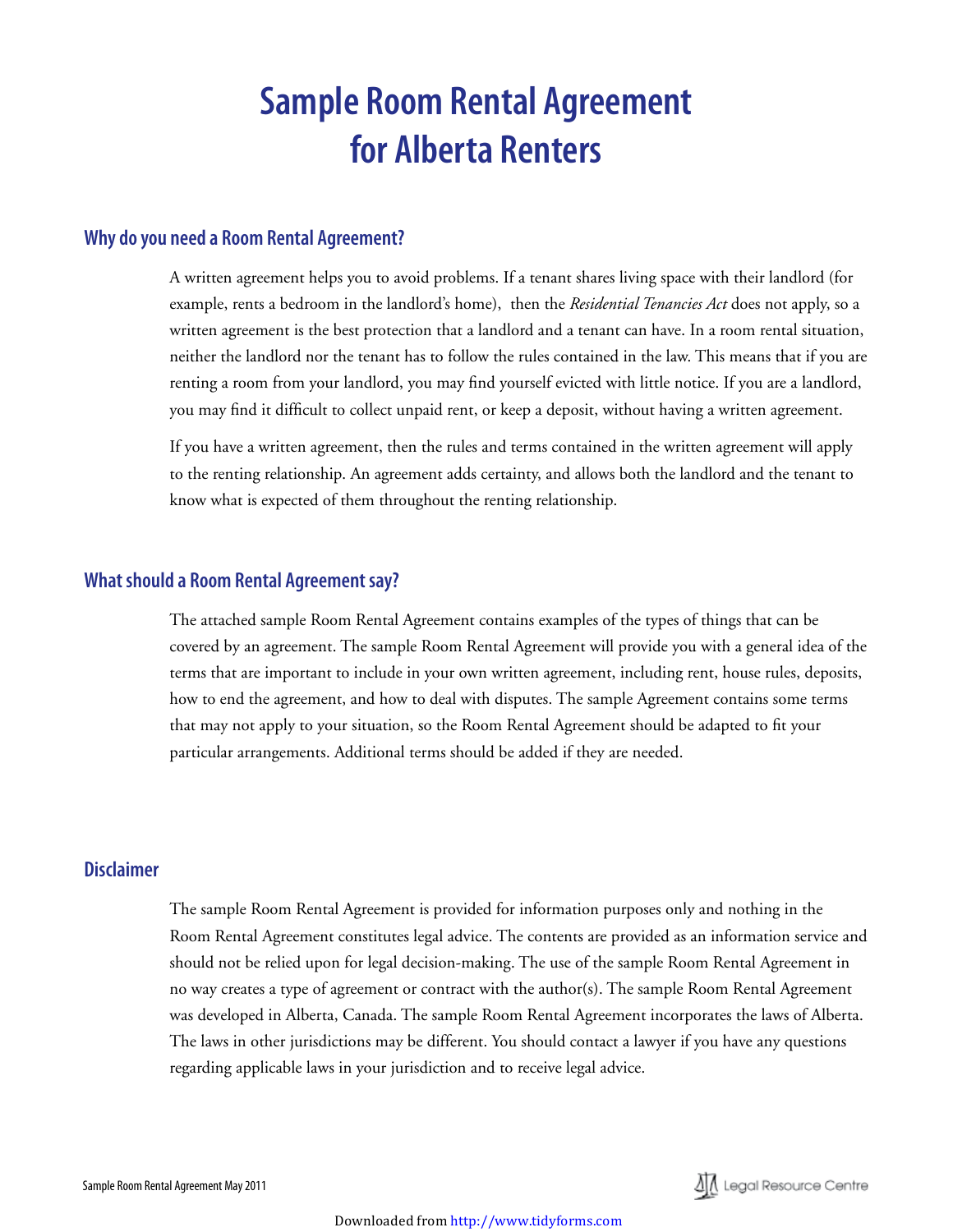# **Sample Room Rental Agreement\***

This Room Rental Agreement ("Agreement") is made on the \_\_\_\_\_\_day of \_\_\_\_\_\_\_\_\_\_\_\_\_, 20\_\_\_, between:

(hereinafter referred to as the "Landlord")

\_\_\_\_\_\_\_\_\_\_\_\_\_\_\_\_\_\_\_\_\_\_\_\_\_\_\_\_\_\_\_\_\_\_\_\_\_\_\_\_\_\_\_\_\_\_\_\_\_\_\_\_\_\_\_\_\_\_\_\_\_\_\_\_

 $-$  and  $-$ 

(hereinafter referred to as the "Tenant")

\_\_\_\_\_\_\_\_\_\_\_\_\_\_\_\_\_\_\_\_\_\_\_\_\_\_\_\_\_\_\_\_\_\_\_\_\_\_\_\_\_\_\_\_\_\_\_\_\_\_\_\_\_\_\_\_\_\_\_\_\_\_\_\_

#### THE LANDLORD AND THE TENANT AGREE AS FOLLOWS:

#### **1. Acknowledgement**

The Landlord and the Tenant both acknowledge that this Agreement is not governed by the Alberta *Residential Tenancies Act***.**

#### **2. Rental Accommodations**

A. The Landlord agrees to rent Accommodations (as defined below) to the Tenant in the property located at \_\_\_\_\_\_\_\_\_\_\_\_\_\_\_\_\_\_\_\_\_\_\_\_\_\_\_\_\_\_\_\_\_\_\_\_\_\_\_\_\_\_\_\_\_\_\_\_\_\_\_\_\_\_, Alberta.

■ Note: Many Landlords and Tenants have disputes about damages to the property. A way to avoid having disputes about property damage is to include *an inspection report about the condition of the property when the Tenant moves in, and the condition of the property when the Tenant moves out. If there is deterioration in the condition of the property, then the Landlord can deduct expenses to repair the property damage from the deposit. If there is no deterioration in the condition of the property beyond normal wear and tear, then the Landlord cannot keep any of the deposit for property damage.* 

*Using the chart on the next page, the Landlord and the Tenant can inspect the property when the Tenant moves in and write down any damage that already exists in the property. Then, when the Tenant is moving out, the Landlord and the Tenant can again inspect the property, and write down the condition of the property at that time. It is important to have proof of the condition of the property in case there is a dispute over deductions made from the deposit for property damage. The Tenant may also want to consider taking pictures of the premises as the inspection is being carried out.* 



<sup>\*\*</sup> The sample Room Rental Agreement is provided for information purposes only and nothing in the Room Rental Agreement constitutes legal advice. The contents are provided as an information service and should not be relied upon for legal decision-making. The use of the sample Room Rental Agreement in no way creates a type of agreement or contract with the author(s). The sample Room Rental Agreement was developed in Alberta, Canada. The sample Room Rental Agreement incorporates the laws of Alberta. The laws in other jurisdictions may be different. You should contact a lawyer if you have any questions regarding applicable laws in your jurisdiction and to receive legal advice.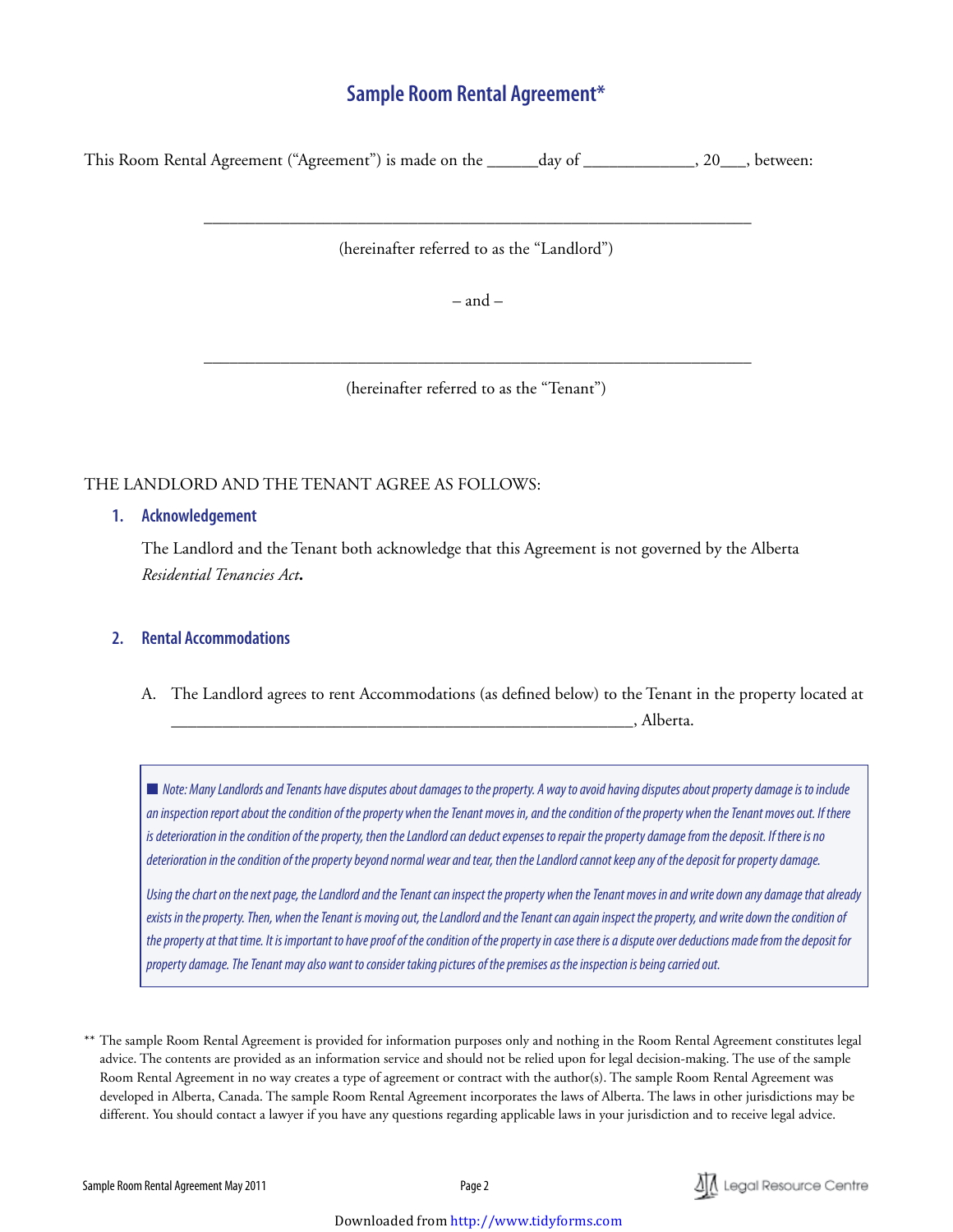B. The Tenant and the Landlord agree that the Tenant is renting a bedroom, located (describe where the bedroom is located in the blank space, for example, on the second floor facing the street)

\_\_\_\_\_\_\_\_\_\_\_\_\_\_\_\_\_\_\_\_\_\_\_\_\_\_\_\_\_\_\_\_\_\_\_\_\_\_\_\_\_\_\_\_\_\_\_\_\_\_\_\_\_\_\_\_\_\_\_\_\_\_\_\_\_\_\_\_\_, and

the following items (collectively the "Accommodations"), and they agree on the condition of the Accommodations, as follows:

| Item                                | <b>Condition on Arrival</b> | <b>Condition on Departure</b> |
|-------------------------------------|-----------------------------|-------------------------------|
| Floor and<br><b>Floor Coverings</b> |                             |                               |
| Walls and<br>Ceiling                |                             |                               |
| Windows and<br>Screens              |                             |                               |
| Closet(s)<br>(doors and tracks)     |                             |                               |
| Lighting Fixtures                   |                             |                               |
| <b>Smoke Detector</b>               |                             |                               |
| Door(s)<br>(lock and knob)          |                             |                               |
| Bed                                 |                             |                               |
| Dresser(s)                          |                             |                               |
| Desk, Chair                         |                             |                               |
| Table                               |                             |                               |
| Lamp or Reading Light               |                             |                               |
| <b>Sheets and Blankets</b>          |                             |                               |
| <b>Towels</b>                       |                             |                               |
| <b>Other</b>                        |                             |                               |
| <b>Other</b>                        |                             |                               |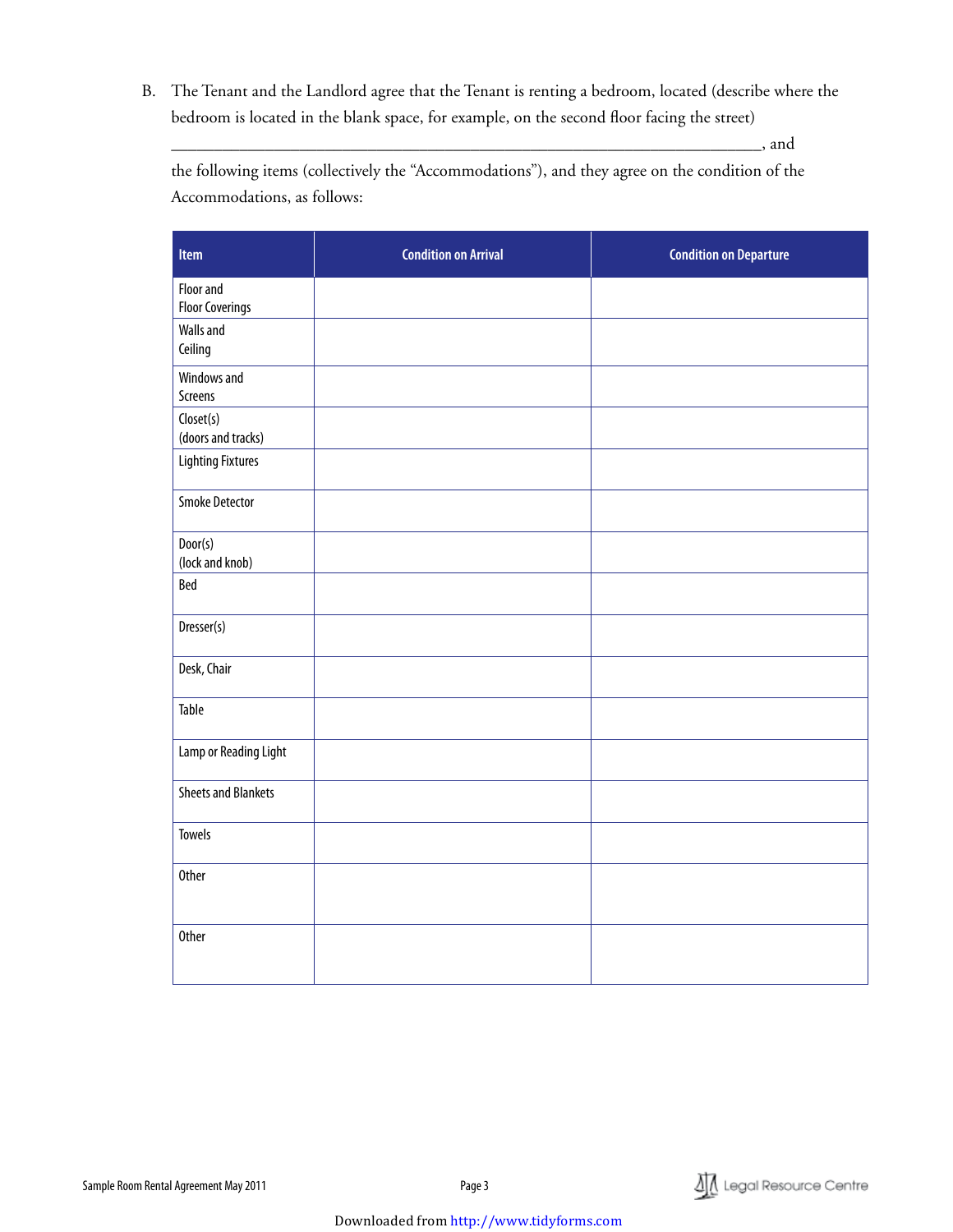C. The Landlord and the Tenant agree to the following House Rules:

■ Note: For the following section, write any rules or conditions about the use of the property and Accommodations, and any other house rules.

| <b>Area or Use of Property</b>                          | <b>House Rules</b> |
|---------------------------------------------------------|--------------------|
| <b>Bathroom</b><br>(cupboard space?)                    |                    |
| Closets<br>(full closet? shelves in closet?)            |                    |
| Kitchen<br>(cupboard space? dishes? utensils?)          |                    |
| Porch / Entranceway<br>(entry from back only? storage?) |                    |
| Living Room<br>(TV? game consoles? stereo?)             |                    |
| <b>Dining Room</b>                                      |                    |
| Garage<br>(storage? parking?)                           |                    |
| Study                                                   |                    |
| Yard<br>(back yard only? no use?)                       |                    |
| Storage<br>(basement, attic, shed)                      |                    |
| Fridge / Freezer<br>(certain shelves only? labels?)     |                    |
| Guests<br>(overnight? certain hours only?)              |                    |
| Noise                                                   |                    |
| Smoking<br>(inside? outside?)                           |                    |
| Alcohol                                                 |                    |
| Pets                                                    |                    |
| <b>Other</b>                                            |                    |
| <b>Other</b>                                            |                    |

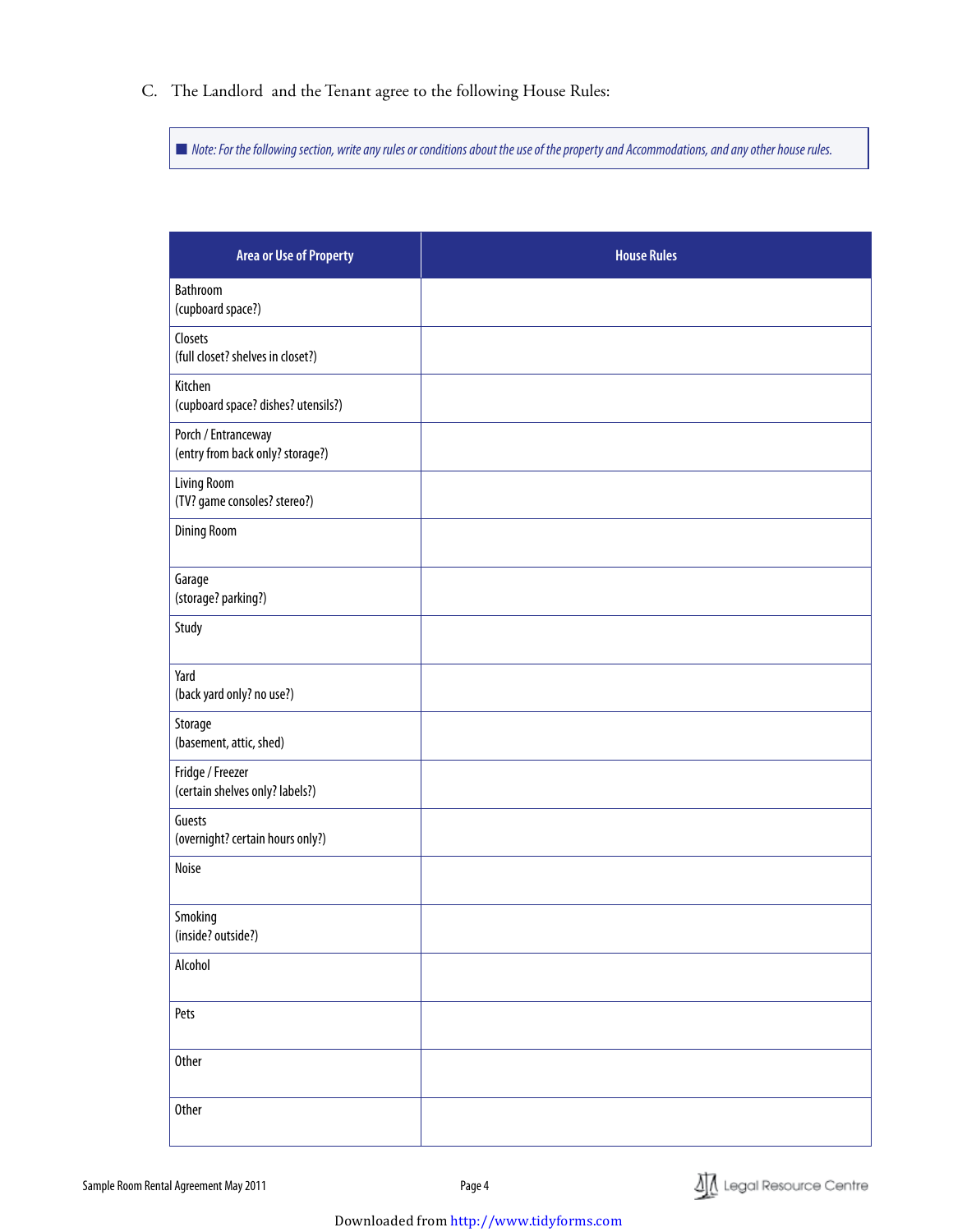#### **3. Term of Tenancy**

| Note: Choose the option that best fits your situation. Both options are periodic tenancies (which means that the tenancy will stay in place until either the<br>Tenant or the Landlord give notice to end, or there is an eviction). Use the "Month-to-Month" option if the Tenant is going to pay rent once a month. Use the<br>"Week-to-Week" option if the Tenant is going to pay rent once a week. |                                                                                                                                |  |                                                                       |  |                                                                                                 |  |  |
|--------------------------------------------------------------------------------------------------------------------------------------------------------------------------------------------------------------------------------------------------------------------------------------------------------------------------------------------------------------------------------------------------------|--------------------------------------------------------------------------------------------------------------------------------|--|-----------------------------------------------------------------------|--|-------------------------------------------------------------------------------------------------|--|--|
|                                                                                                                                                                                                                                                                                                                                                                                                        | Month-to-Month                                                                                                                 |  |                                                                       |  | month until the Landlord or the Tenant ends the tenancy in a manner required by this Agreement. |  |  |
|                                                                                                                                                                                                                                                                                                                                                                                                        | Week-to-Week                                                                                                                   |  |                                                                       |  |                                                                                                 |  |  |
|                                                                                                                                                                                                                                                                                                                                                                                                        | week) and continuing week-to-week until the Landlord or the Tenant ends the tenancy in a manner<br>required by this Agreement. |  |                                                                       |  |                                                                                                 |  |  |
| <b>Rent</b>                                                                                                                                                                                                                                                                                                                                                                                            |                                                                                                                                |  |                                                                       |  |                                                                                                 |  |  |
| The Tenant agrees to pay the Landlord \$_____________ on a weekly/monthly basis (circle one).                                                                                                                                                                                                                                                                                                          |                                                                                                                                |  |                                                                       |  |                                                                                                 |  |  |
| The Tenant agrees to pay the rent on the ______ day of each week / month (circle one).                                                                                                                                                                                                                                                                                                                 |                                                                                                                                |  |                                                                       |  |                                                                                                 |  |  |
| The Rent includes:                                                                                                                                                                                                                                                                                                                                                                                     |                                                                                                                                |  |                                                                       |  |                                                                                                 |  |  |
|                                                                                                                                                                                                                                                                                                                                                                                                        | Electricity                                                                                                                    |  | Internet                                                              |  |                                                                                                 |  |  |
|                                                                                                                                                                                                                                                                                                                                                                                                        | Water                                                                                                                          |  | Phone                                                                 |  |                                                                                                 |  |  |
|                                                                                                                                                                                                                                                                                                                                                                                                        | Cable                                                                                                                          |  | Parking Stall                                                         |  |                                                                                                 |  |  |
|                                                                                                                                                                                                                                                                                                                                                                                                        | Heat                                                                                                                           |  |                                                                       |  |                                                                                                 |  |  |
|                                                                                                                                                                                                                                                                                                                                                                                                        |                                                                                                                                |  | All other utilities or services are the responsibility of the Tenant. |  |                                                                                                 |  |  |

#### **5. Deposit**

**4. Rent**

- A. The Tenant will pay the Landlord, upon signing this Agreement, a deposit of \$\_\_\_\_\_\_\_\_\_ ("Deposit")
- B. The Landlord will hold the Deposit for the duration of this Agreement. The Landlord is under no obligation to keep the Deposit separate from any of the Landlord's assets, and the Landlord is not holding the Deposit in trust.
- C. The Landlord agrees to mail the Deposit, less any amount deducted (see section D below), to the Tenant within \_\_\_\_\_ days after the Tenant moves out.
- D. The Deposit may be used by the Landlord to cover any unpaid obligation that the Tenant has in relation to this Agreement, including, but not limited to, unpaid rent, damage beyond normal wear and tear to the Accommodations, and cleaning costs. If any deductions are made, the Landlord will provide the Tenant with a statement of account showing all deductions made.

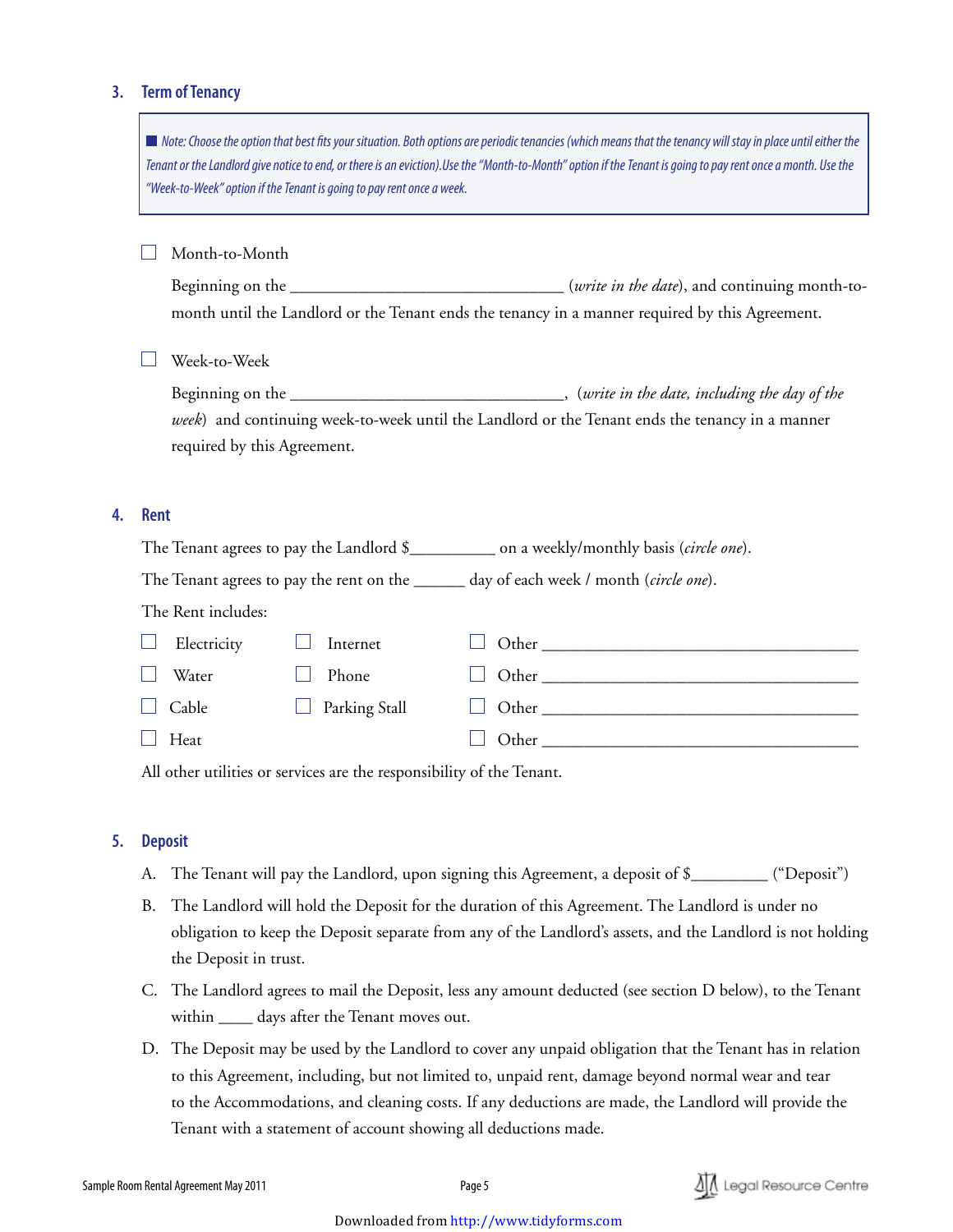E. No interest will be paid in relation to the Deposit.

■ *Note: If you are requiring the Tenant to pay any other deposit, you can write down the details of that deposit in the space below.* 

#### **6. Tenant's Responsibilities**

- A. The Tenant agrees to keep the Accommodations reasonably clean.
- B. The Tenant agrees to repair, or cover the cost of repair for, any damages incurred by the Tenant or the Tenant's guests.
- C. The Tenant agrees to report any damages or needed repairs to the Landlord.
- D. The Tenant agrees to insure the Tenant's property against damage or loss.
- E. The Tenant agrees to use the Accommodations solely for residential purposes.
- F. The Tenant agrees to not make any alterations to the Accommodations without receiving the Landlord's permission in writing prior to the alteration.
- G. The Tenant agrees not to lease the Accommodations to any other person.
- H. Other:
- I. Other:

#### **7. Landlord's Responsibilities**

- A. The Landlord agrees to provide Accommodations that are in a good state of repair.
- B. The Landlord agrees to maintain the property in accordance with the *Public Health Act*.
- C. Other:
- D. Other:

#### **8. Entry by Landlord**

- A. The Landlord may enter the Tenant's Accommodations without prior written notice if:
	- i. there is an emergency;
	- ii. the tenant allows it;
	- iii. the tenant has abandoned the premises; or
	- iv. a court order allows it.

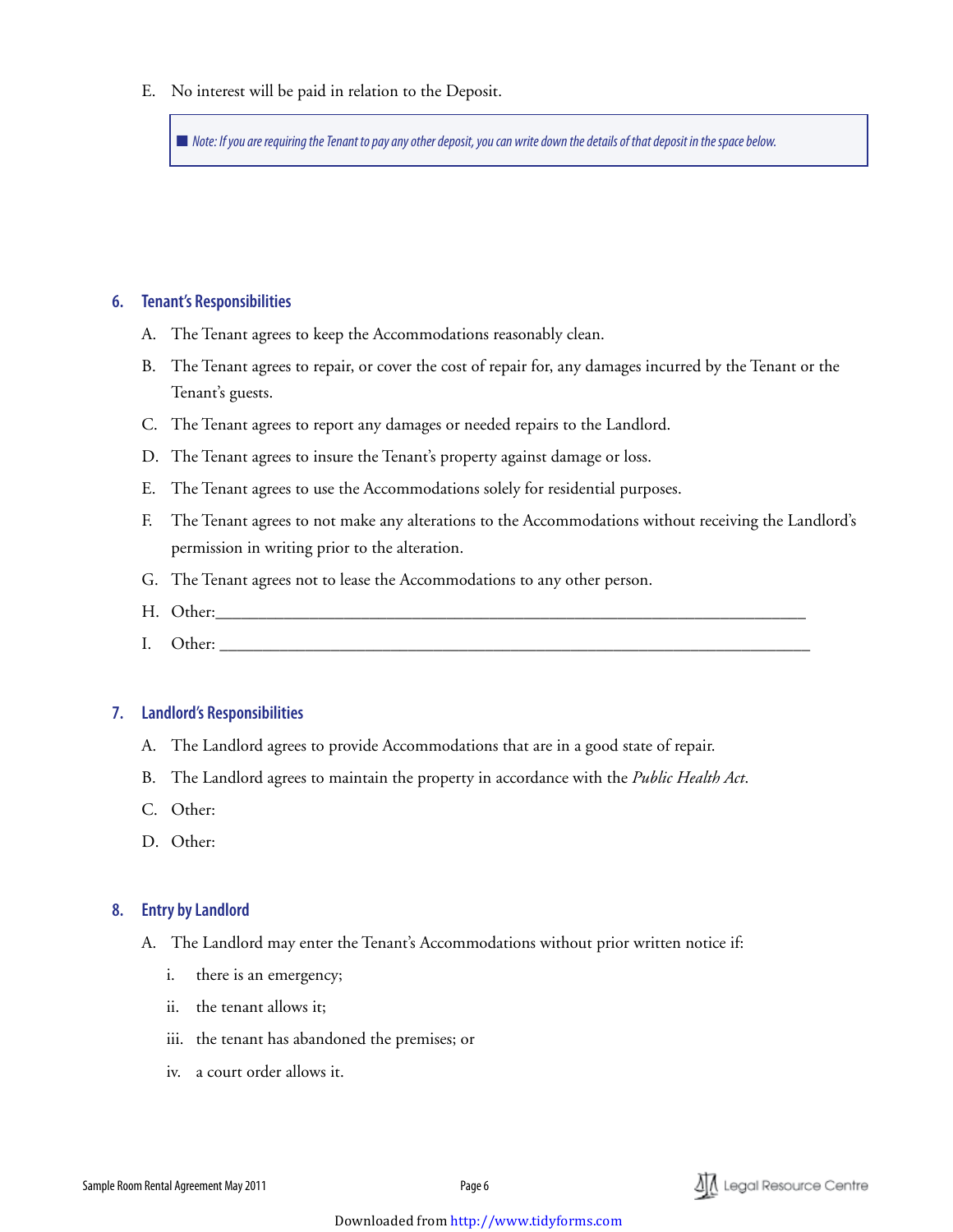- B. The Landlord must give the Tenant 24 hour written notice to enter the Tenant's Accommodations to:
	- i. conduct an inspection;
	- ii. to make repairs;
	- iii. to show the premises to prospective purchasers or mortgagees;
	- iv. to show the premises to prospective tenants, if the Tenant or Landlord has provided notice to end this Agreement; and
	- v. to take necessary steps to control pests.

#### **9. Termination**

A. By Notice

■ *Note: Choose the option that works best for your situation.* 

- i. This Agreement can be terminated by the Landlord or the Tenant by giving written notice at least days / weeks / months in advance of the date of termination.
- ii. This Agreement will end at noon (12:00 p.m.) on the date of termination, unless the Landlord and the Tenant agree to a different time.
- B. By Breach
	- i. If either the Landlord or the Tenant breaches a term of this Agreement, the party who did not commit a breach may end this Agreement by giving written notice of termination.
	- ii. The notice of termination is effective at noon on the \_\_\_\_ day after delivery ("Termination Day").
	- iii. If the breach is non-payment of rent, then if the Tenant pays all of the rent owing in full by noon on the Termination Day, then this Agreement remains in force, and the notice to terminate is not effective to end this Agreement. If, however, the Tenant pays the rent late on more than two occasions, the Landlord can choose to terminate the Agreement, and the Tenant must vacate the premises by noon on the Termination Day as specified in the notice.

#### **10. Terms of Agreement**

- A. Any changes to this Agreement must be in writing and signed by both the Landlord and the Tenant.
- B. The Landlord and the Tenant recognize that this Agreement constitutes the full Agreement between them.